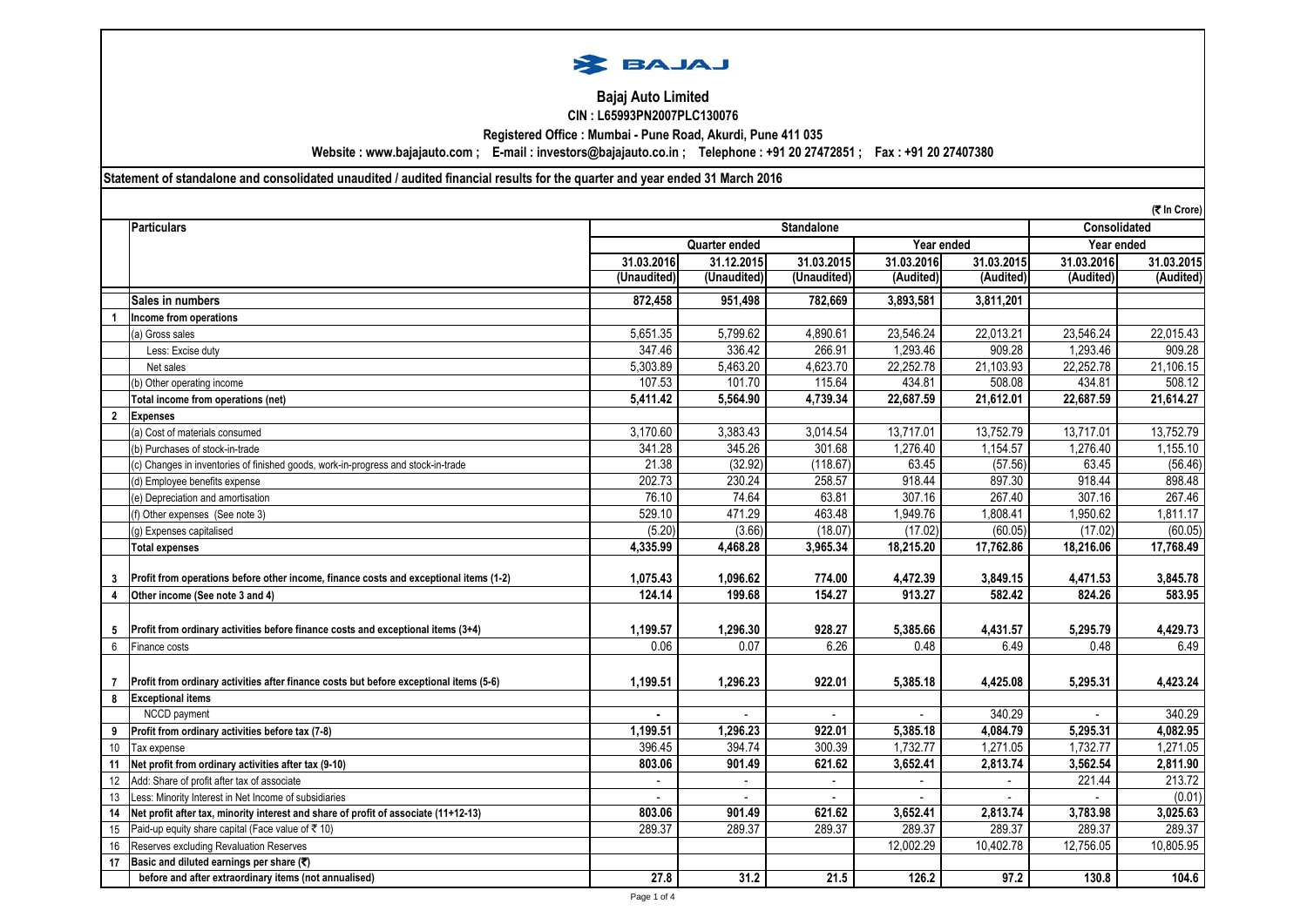| Segment-wise revenue, results and capital employed |                                             |             |                             |             |            |            |            |              |  |
|----------------------------------------------------|---------------------------------------------|-------------|-----------------------------|-------------|------------|------------|------------|--------------|--|
|                                                    | (₹ In Crore)                                |             |                             |             |            |            |            |              |  |
|                                                    | <b>Particulars</b>                          |             | <b>Standalone</b>           |             |            |            |            | Consolidated |  |
|                                                    |                                             |             | Quarter ended<br>Year ended |             |            | Year ended |            |              |  |
|                                                    |                                             | 31.03.2016  | 31.12.2015                  | 31.03.2015  | 31.03.2016 | 31.03.2015 | 31.03.2016 | 31.03.2015   |  |
|                                                    |                                             | (Unaudited) | (Unaudited)                 | (Unaudited) | (Audited)  | (Audited)  | (Audited)  | (Audited)    |  |
|                                                    | Segment revenue                             |             |                             |             |            |            |            |              |  |
|                                                    | Automotive                                  | 5,486.85    | 5,680.80                    | 4,830.25    | 22,966.70  | 21,817.47  | 22,966.87  | 21,821.26    |  |
|                                                    | nvestments                                  | 48.7'       | 83.78                       | 63.36       | 634.16     | 376.96     | 544.98     | 376.96       |  |
|                                                    | Total                                       | 5,535.56    | 5,764.58                    | 4,893.61    | 23,600.86  | 22,194.43  | 23,511.85  | 22,198.22    |  |
|                                                    | Segment profit before tax and finance costs |             |                             |             |            |            |            |              |  |
|                                                    | Automotive                                  | ,151.13     | 1,212.80                    | 865.16      | 4,752.61   | 3,715.36   | 4,973.36   | 3,927.24     |  |
|                                                    | Investments                                 | 48.44       | 83.50                       | 63.11       | 633.05     | 375.92     | 543.87     | 375.92       |  |
|                                                    | Total                                       | 1,199.57    | 1,296.30                    | 928.27      | 5,385.66   | 4,091.28   | 5,517.23   | 4,303.16     |  |
|                                                    | Less: Finance costs                         | 0.06        | 0.07                        | 6.26        | 0.48       | 6.49       | 0.48       | 6.49         |  |
|                                                    | Total profit before tax                     | 1,199.51    | 1,296.23                    | 922.01      | 5,385.18   | 4,084.79   | 5,516.75   | 4,296.67     |  |
|                                                    | Capital employed                            |             |                             |             |            |            |            |              |  |
|                                                    | Automotive                                  | 2,648.27    | 3,017.77                    | 3,294.33    | 2,648.27   | 3,294.33   | 4,624.79   | 4,920.24     |  |
|                                                    | nvestments                                  | 9,828.97    | 10,367.99                   | 9,179.83    | 9,828.97   | 9,179.83   | 8,606.25   | 7,957.11     |  |
|                                                    | Unallocable                                 | 165.15      | 289.15                      | (1,528.66)  | 165.15     | (1,528.66) | 165.15     | (1,528.64)   |  |
|                                                    | Total                                       | 12,642.39   | 13,674.91                   | 10,945.50   | 12,642.39  | 10,945.50  | 13,396.19  | 11,348.71    |  |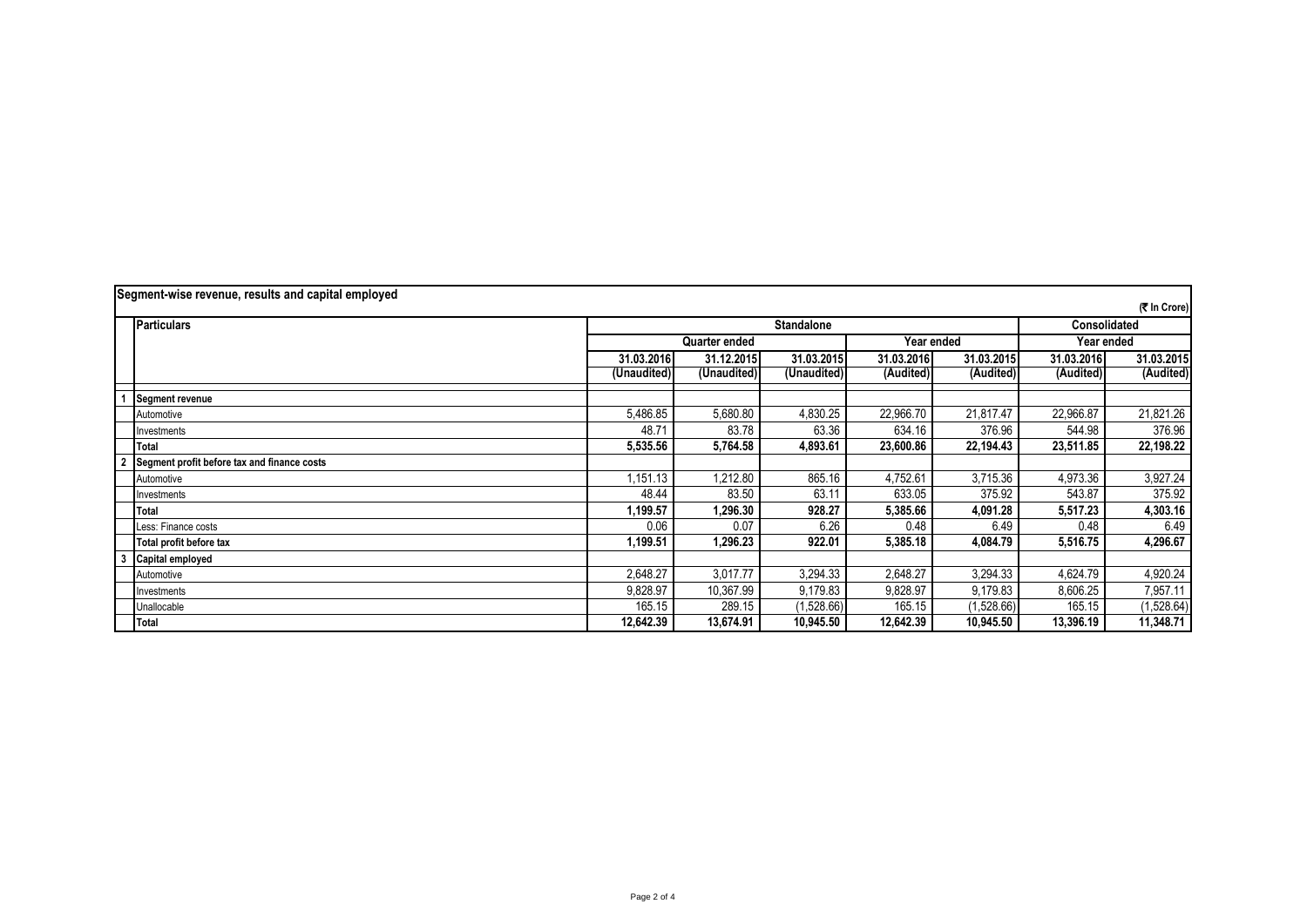**Notes:**

1 The consolidated financial results include results of the following companies:

| Name of the company                       | % shareholding and voting power of | Segment    | Consolidated as |  |
|-------------------------------------------|------------------------------------|------------|-----------------|--|
|                                           | Baiai Auto Limited                 |            |                 |  |
| la. PT. Baiai Auto Indonesia              | 99.25%                             | Automotive | Subsidiarv      |  |
| b. Baiai Auto International Holdings BV * | 100%                               | Automotive | Subsidiarv      |  |

\* The consolidated financial results of Bajaj Auto International Holdings BV include 47.99% interest in KTM AG as an associate.

 2 Disclosure of assets and liabilities as per Regulation 33 of the SEBI (Listing Obligations and Disclosure Requirements) Regulations, 2015 for the year ended 31 March 2016 -

|                |                                                             |                     |                     |                        | (そ In Crore)        |
|----------------|-------------------------------------------------------------|---------------------|---------------------|------------------------|---------------------|
|                | <b>Particulars</b>                                          |                     | <b>Standalone</b>   |                        | <b>Consolidated</b> |
|                |                                                             | As at<br>31.03.2016 | As at<br>31.03.2015 | As at<br>31.03.2016    | As at<br>31.03.2015 |
|                |                                                             | (Audited)           | (Audited)           | (Audited)              | (Audited)           |
| A              | <b>Equity and liabilities</b>                               |                     |                     |                        |                     |
|                |                                                             |                     |                     |                        |                     |
| 1              | Shareholders' funds                                         |                     |                     |                        |                     |
|                | (a) Share capital                                           | 289.37              | 289.37              | 289.37                 | 289.37              |
|                | (b) Reserves and surplus<br>Sub-total - Shareholders' funds | 12,002.29           | 10,402.78           | 12.756.05<br>13.045.42 | 10.805.95           |
|                |                                                             | 12,291.66           | 10,692.15           |                        | 11,095.32           |
| $\overline{2}$ | <b>Minority Interest</b>                                    |                     |                     | 0.04                   | 0.04                |
| 3              | <b>Non-current liabilities</b>                              |                     |                     |                        |                     |
|                | (a) Long-term borrowings                                    | 162.48              | 111.77              | 162.48                 | 111.77              |
|                | (b) Deferred tax liabilities (net)                          | 188.25              | 141.58              | 188.25                 | 141.58              |
|                | (c) Other long-term liabilities                             | 29.78               | 57.59               | 29.78                  | 57.59               |
|                | (d) Long-term provisions                                    | 47.57               | 82.44               | 47.57                  | 82.44               |
|                | Sub-total - Non-current liabilities                         | 428.08              | 393.38              | 428.08                 | 393.38              |
| 4              | <b>Current liabilities</b>                                  |                     |                     |                        |                     |
|                | (a) Trade payables                                          | 2.027.04            | 1.760.53            | 2.027.11               | 1.760.60            |
|                | (b) Other current liabilities                               | 604.53              | 806.69              | 604.53                 | 806.69              |
|                | (c) Short-term provisions                                   | 321.45              | 1,909.57            | 321.45                 | 1,909.57            |
|                | Sub-total - Current liabilities                             | 2,953.02            | 4,476.79            | 2,953.09               | 4,476.86            |
|                | <b>Total - Equity and liabilities</b>                       | 15,672.76           | 15,562.32           | 16,426.63              | 15,965.60           |
| в              | <b>Assets</b>                                               |                     |                     |                        |                     |
| 1              | <b>Non-current assets</b>                                   |                     |                     |                        |                     |
|                | (a) Fixed assets                                            | 2,077.91            | 2.172.18            | 2.077.91               | 2.172.18            |
|                | (b) Goodwill on consolidation                               |                     |                     | 595.61                 | 530.79              |
|                | (b) Non-current investments                                 | 8.294.34            | 3,352.76            | 8,444.94               | 3.184.69            |
|                | (c) Long-term loans and advances                            | 682.24              | 511.07              | 682.24                 | 511.07              |
|                | (d) Other non-current assets                                | 0.02                | 0.04                | 0.02                   | 0.04                |
|                | Sub-total - Non-current assets                              | 11.054.51           | 6.036.05            | 11.800.72              | 6.398.77            |
| $\overline{2}$ | <b>Current assets</b>                                       |                     |                     |                        |                     |
|                | (a) Current investments                                     | 1,218.32            | 5,800.56            | 1.218.32               | 5.800.56            |
|                | (b) Inventories                                             | 719.07              | 814.15              | 719.07                 | 814.15              |
|                | (c) Trade receivables                                       | 717.93              | 716.96              | 717.93                 | 716.96              |
|                | (d) Cash and bank balances                                  | 859.52              | 586.15              | 867.03                 | 592.74              |
|                | (e) Short-term loans and advances                           | 871.45              | 1,261.61            | 871.60                 | 1,295.30            |
|                | (f) Other current assets                                    | 231.96              | 346.84              | 231.96                 | 347.12              |
|                | Sub-total - Current assets                                  | 4.618.25            | 9.526.27            | 4.625.91               | 9.566.83            |
|                | <b>Total - Assets</b>                                       | 15,672.76           | 15,562.32           | 16,426.63              | 15.965.60           |